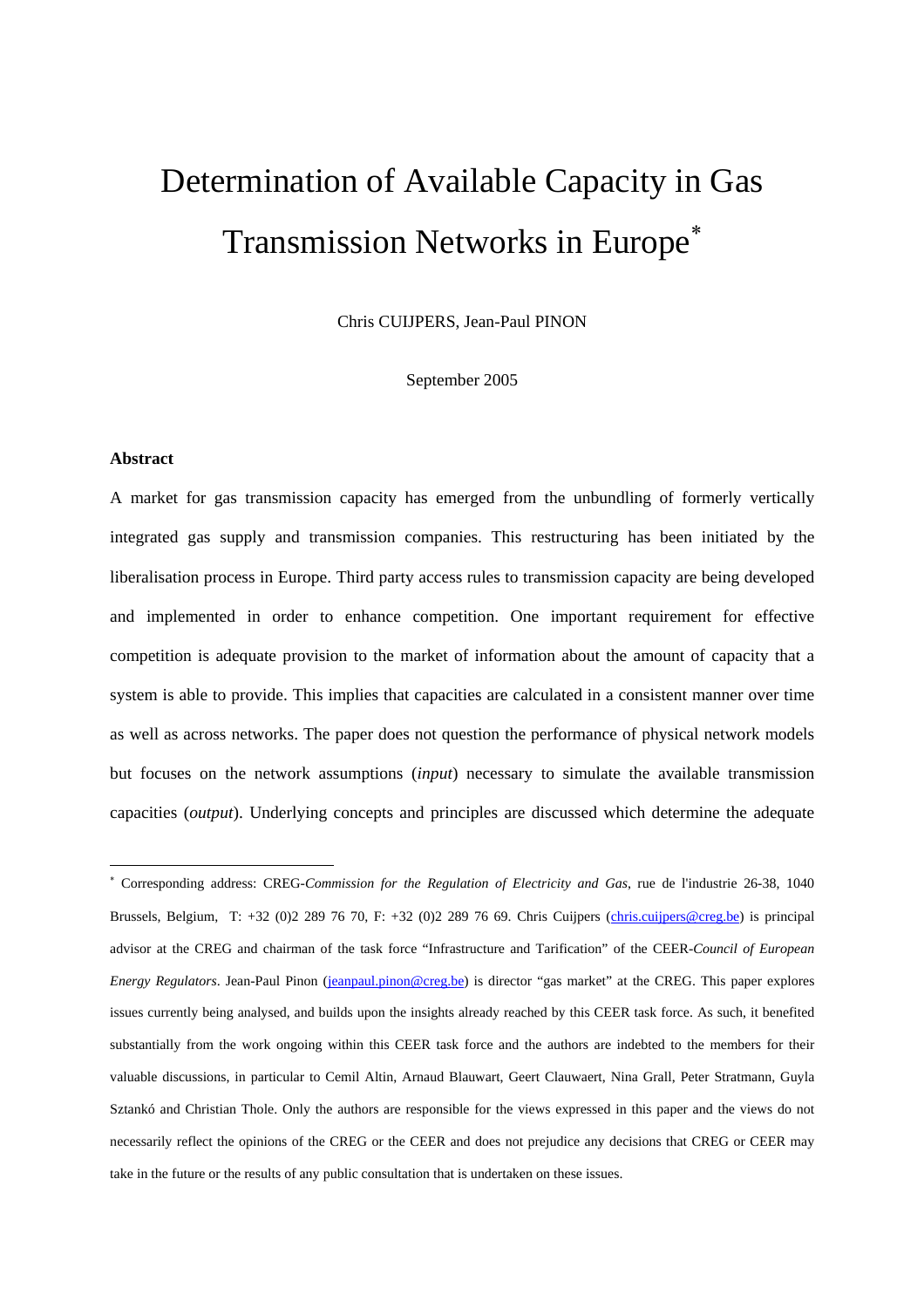choice of network assumptions (*scenario*) for the calculation of available capacity. All system conditions, uses and limits must be considered in order to accurately assess the capabilities of a transmission network. Especially the way the network is being utilized (*by the users*) and operated (*by the system operator*) varies continuously over time. Hence, the amount of capacity that a network infrastructure is able to offer is neither fixed nor constant. The paper considers various trade-offs which lead to another outcome for the same network, e.g. more firmness (*reliability*) means less available capacity. Procedures for calculating available capacities are addressed covering ways to define the adequate firmness of capacity and to make the appropriate amount of firm capacity available to the market.

*Keywords:* unbundling of gas companies, gas transmission networks, third party access, calculation of available capacity, firm capacity

*JEL-Classification:* L95, K23, L51, L12, D43

# **1. Introduction**

1

The development of competition and the convergence to an internal European gas market require that capacities in gas transmission network are calculated and provided in a consistent manner both over time and across networks. The network users have to be adequately informed about the amount of capacity that a network is able to provide<sup>1</sup>. The dynamic nature of networks as well as the natural monopoly situations, without industry-wide standards at the moment, gives a large flexibility to transmission system operators (TSOs) for calculating and providing capacity. These circumstances do not necessarily guarantee that networks are efficiently operated and that capacity is offered on a fair and non-discriminatory basis to all network users, large and small.

<sup>&</sup>lt;sup>1</sup> See Guidelines for Good Practice (GGP2) in the final conclusions of the  $7<sup>th</sup>$  meeting of the European Gas Regulatory Forum, Madrid, 24-25 September 2003. Regarding the calculation of available capacity, reference is made to e.g. ETSO (2001) for electricity transmission and NERC (1996,2005), RMPG (2001) for natural gas transmission in the US.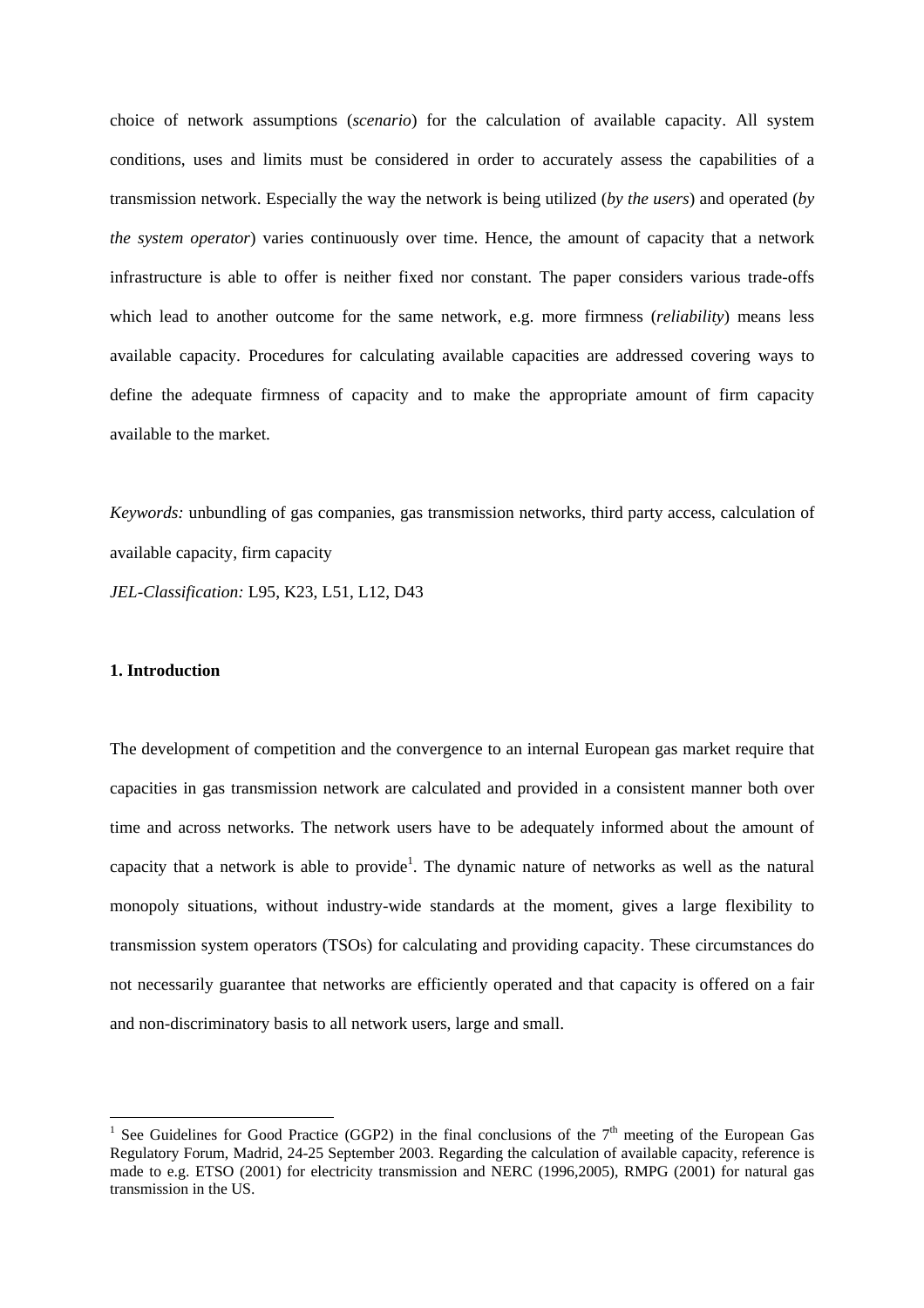This paper addresses from a regulatory point of view the issue of calculating available capacities in interconnected gas transmission networks. The aim is to develop a calculation framework that is helpful to look at incentives to ensure that the right amount of capacity is made available to market participants. This objective does not necessitate the design of calculation methods that would fit for each European transmission network and neither is there a need to question the performance of physical network models currently used by network operators<sup>2</sup>. The focus is put on the network assumptions (*scenario*) necessary for simulating network performance and the matching between the scenario and the contractual commitments with network users regarding the reliability of transmission services<sup>3</sup>. The distinction between the calculation method used by the network flow model and the selected scenario assumptions is important. The calculation method has to correspond to the physics and particularities of the network and is as such not optional. On the other hand, there is much more flexibility in the choice of the network assumptions to design scenarios for simulating network performance.

The paper is structured as follows. Section 2 addresses capacity definitions and determinants. The general scheme for calculating available capacity in gas transmission networks is discussed in section 3. Section 4 assesses the trade-off between reliability of service and the amount of available capacity. The importance of "force majeure" events for calculating available capacity is addressed in section 5. Section 6 is devoted to scenario building. Section 7 presents a general calculation procedure. Finally, conclusions are listed in section 8.

## **2. Available capacity and determinants**

1

The calculation of available capacity involves a number of variables that require definition. Figure 1 shows capacity definitions which are used in this paper<sup>4</sup>. Capacity is defined as normal cubic meters

 $2^2$  Excellent work regarding gas flow modelling can be found in the deliverables of the EU "E-Gasgrid" project, see e.g. Basso *et al.* (2004a,b). See also GIE's position paper on available capacities (GIE, 2004).

See e.g. also the comments of CEER on GTE's (Gas Transport Europe) report on calculation of available capacities, CEER (2003).

<sup>&</sup>lt;sup>4</sup> This paper applies the definitions of the European Directive 2003/55/EC and the Proposal for a regulation on conditions for access to the gas transmission networks (COM(2003 741, 10.12.2003).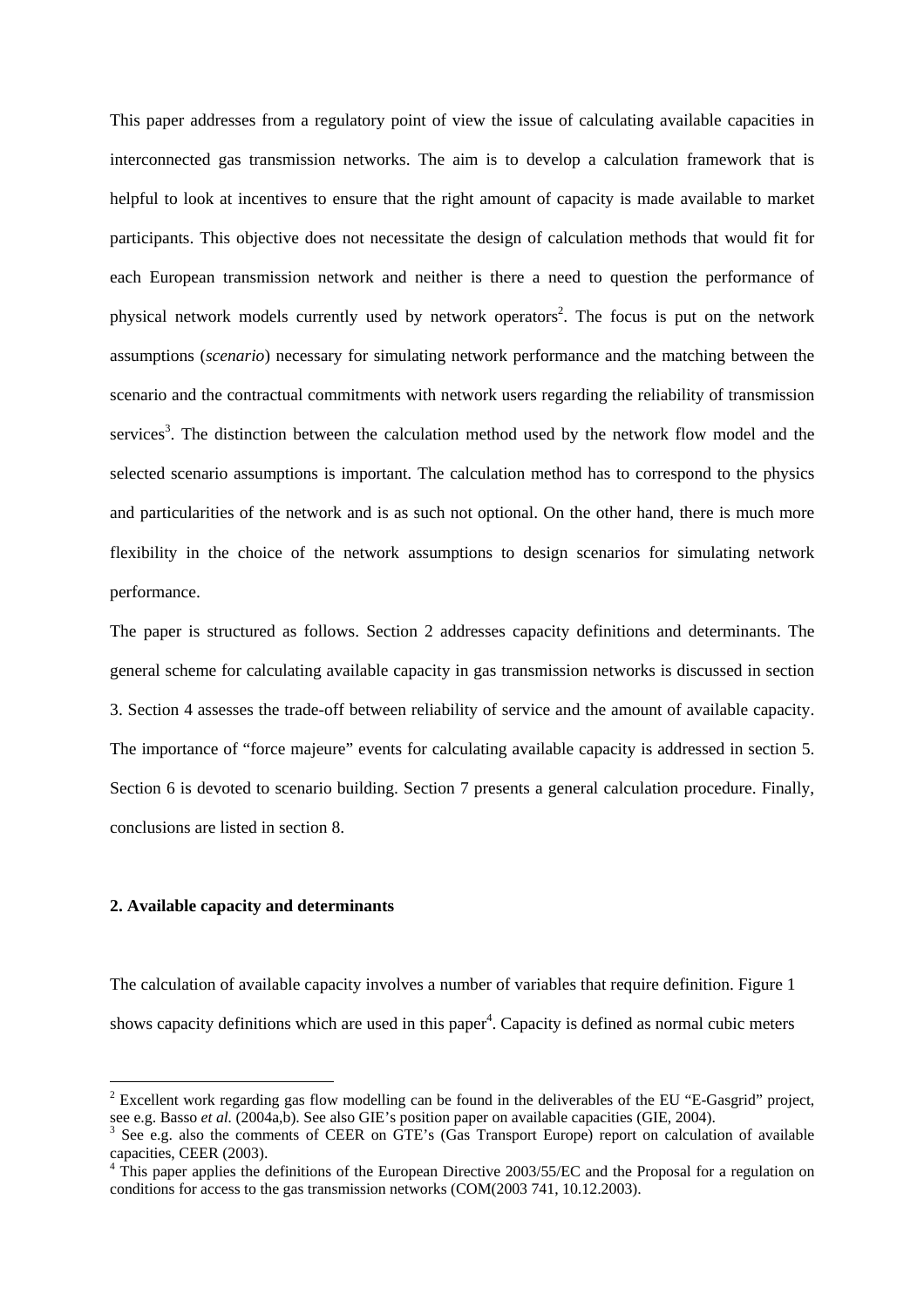per unit of time  $(m<sup>3</sup>(n)/h)$ . The total useful capacity is equal to the total theoretical capacity (technical capacity) minus the capacity reserved by the TSO for system integrity and operational requirements.



Figure 1. Capacity definitions for gas transmission.

Figure 1 illustrates the variation in time of the capacity (and load) of one particular entry point in a network and the breakdown.

- the technical capacity and useful capacity vary in time because of network effects;
- the operational reserve is thought to be constant in this diagram;
- the booked capacity changes in steps because different shippers (*network users*) may book different schedules;
- the nominated capacity changes very strongly in a probabilistic way;
- the available capacity is the difference between the minimum technical capacity minus the operational reserve and the booked capacity according to the applied network flow scenario;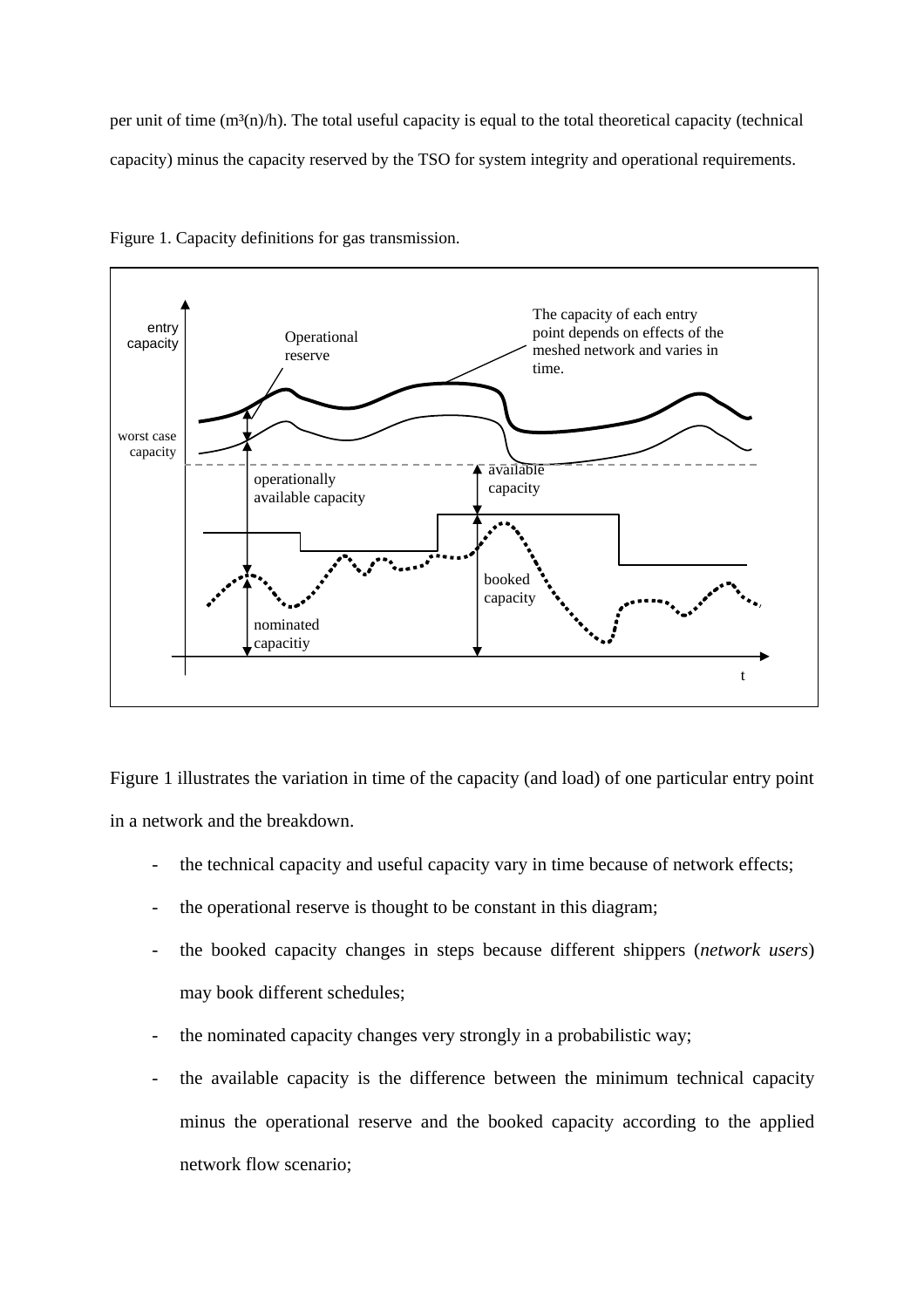the operationally available capacity is greater than the available capacity and varies continuously. It changes due to the changing of technical capacity and nominated capacity in a probabilistic way. Ideally, this operationally available capacity should be brought to the market, at least partially and not necessarily on a firm basis. This is an important way of maximisation of available capacities.

The capacity of a transmission network depends on static and dynamic elements, as well as on operational constraints:

the static elements are the technical characteristics of the network itself. These elements include the network architecture (positioning of the entry points, of the exit points and of the inner nodes; design of the arcs between the nodes; presence of other equipments which modify the properties of the flow) and the specific properties of the arcs and other equipments. In a gas transmission network, these properties include:

- the diameter of the pipelines on each arc or portion of arc;

- the roughness of the pipeline material on each arc, which has an influence on the pressure losses;

- for other equipments, such as valves or compression and heating facilities, the technical characteristics of these equipments.

The dynamic elements refer to the way the network is being utilized (by the users) and operated (by the system operator). These elements vary continuously over time. For a gas transmission network, these variables include:

> - the properties of the gas injected/delivered at the entry/exit points (pressure, temperature, chemical composition);

> - the distribution of the nominations between the various entry points of the network;

- the usage of the flexibility services offered by the system operator;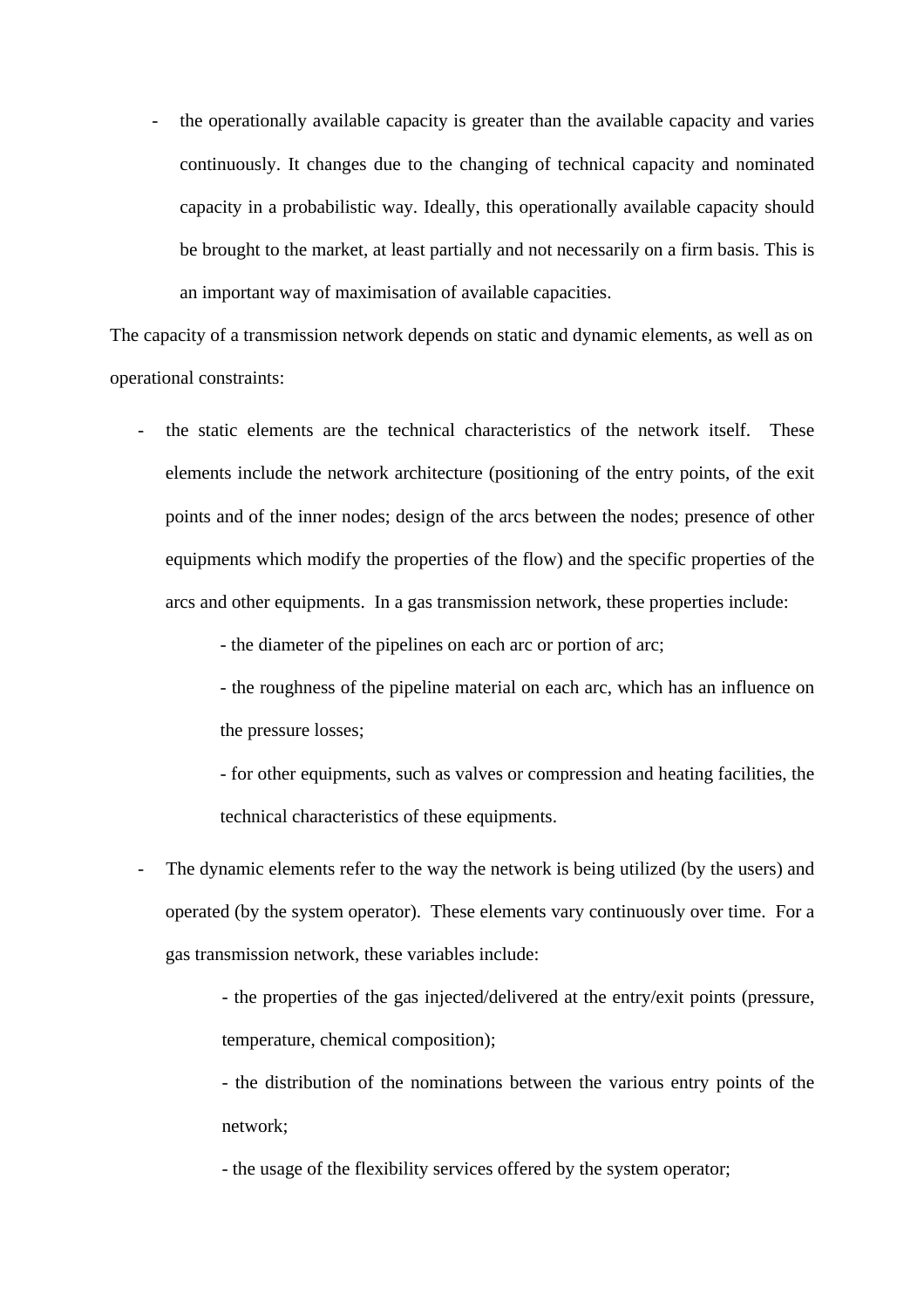- the consumers' gas demand at each exit point;

- the operating mode of the ancillary equipments by the network operator.

- The operational constraints are the boundaries set on each variable by the different parties. In particular:
	- the minimum/maximum pressure guaranteed at the interconnection points;

- the operator requires a number of gas properties to remain within tight boundaries at each entry point;

- the operator requires the gas supply (at the entry points) and off-take (at the exit points) to be the same, within certain margins;

- the consumers require a minimum gas pressure at their exit point; this pressure threshold varies from consumer to consumer;

- the operating limits of the ancillary equipments, typically on the volume flow and thermodynamic properties.

Because of the dynamic elements, the transmission capacity available in the network varies continuously. The dynamic elements are becoming more and more important because of the shift from a single-shipper environment to a multi-shipper. Furthermore, the uncertainty of dynamic factors increases drastically in a competitive market. Obviously, the more interconnected and meshed network, the more dynamic the network physics and consequently the more complex the calculation of available capacities. Making adequate assumptions about the variables is therefore necessary to estimate properly the capacity available in the network. System users have to be aware that available capacities vary as function of these determinants.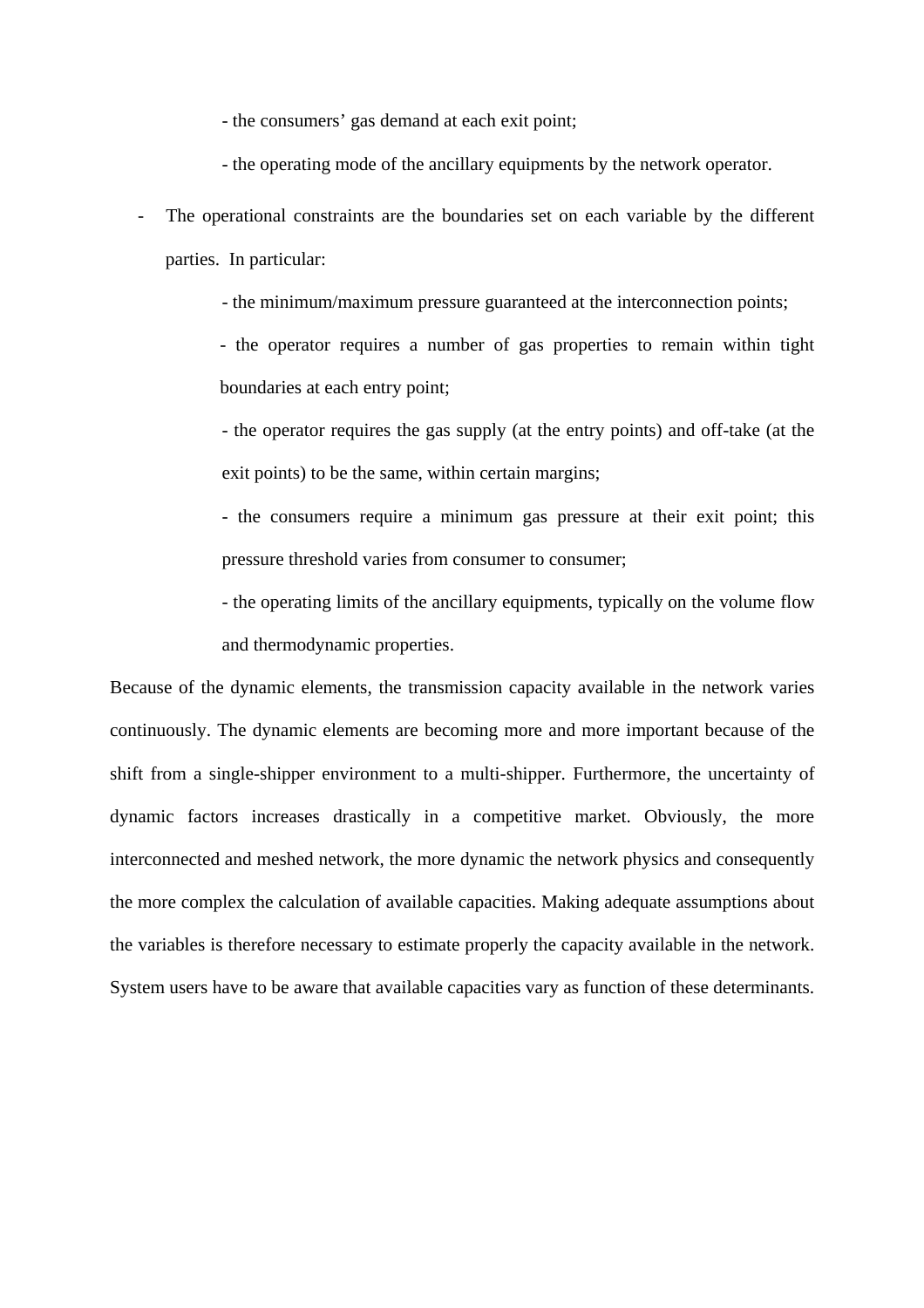# **3. Capacity calculation**

The calculation of available capacities is generally based on computer simulations<sup>5</sup>. Network models depend on static and dynamic characteristics as well as on operational constraints. The static features depend on technical characteristics of the network itself (network architecture and physics). The dynamic elements refer to the way the network is being utilised by the users and operated by the TSO. These elements vary continuously over time. The operational constraints are the boundaries set on each variable by different parties (e.g. minimum pressures).

Making appropriate assumptions about the variables is necessary to robustly and accurately estimate the capacity available in the network, i.e. the scenario used will drive the output. This has to be done in a framework where capacity definitions are adequately specified. This calculation scheme is illustrated in figure 2.

Figure 2. Scheme of calculating available capacity.



 $<sup>5</sup>$  An application to the Belgian gas transmission network can be found in CREG (2004).</sup>

1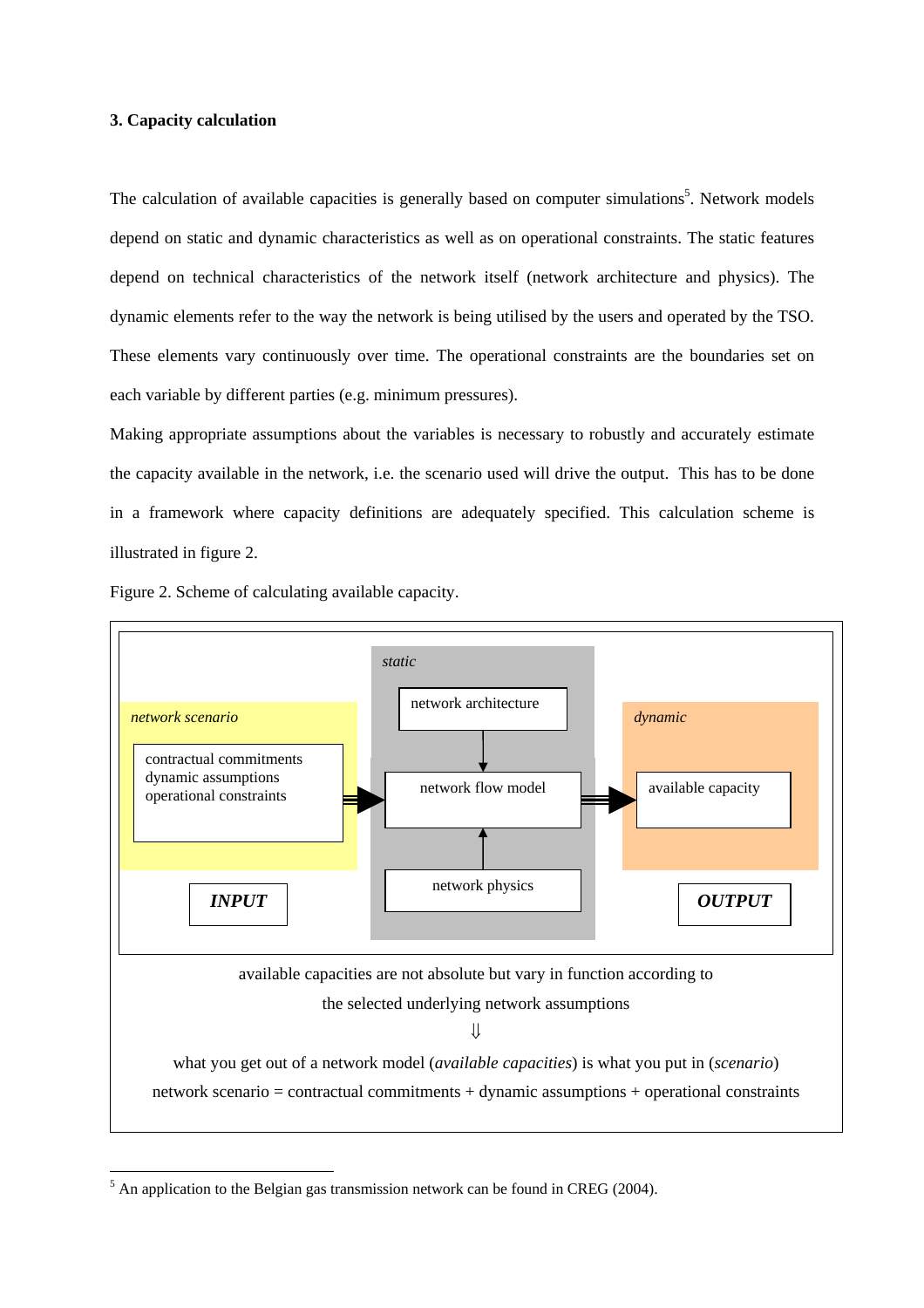System operators have generally the best knowledge of the network physics and the network architecture. The physical modelling of the system is, however, not sufficient to calculate system performance. Before capacities can be calculated network models have to be fed with a large set of data and conditions related to initial and boundary conditions of the network. Many of these parameters are exogenous and they are subject to a varying degree of certainty:

- to calculate available capacity it is necessary to first estimate a network scenario and the first step in undertaking this is to identify the contractual commitments of the TSO (e.g. booked capacities and contractual pressure specifications);
- the dynamic assumptions refer e.g. to the way the network is operated by the TSO and to the behaviour of the net users. Model forecasts and statistical analysis of historical data provide valuable information to elaborate these assumptions;
- the necessary capacity for operational needs of a TSO has to be calculated according to the requirements for the efficient operation of the transportation facilities (safeguarding system integrity) including any operating margin necessary to ensure the security and reliability of the system, e.g. in case of sudden imbalance of a shipper or in case of a network breakdown.

Different flow patterns and configurations lead to strongly different capacity distributions in the network. The dynamic and probabilistic nature of system simulation outcomes regarding available capacity calculation necessitates transparent calculation procedures in order to inform the market correctly about the transmission services offered. It is crucial that the calculation principles are harmonised as far as possible and that any differences are understood and made clear to all parties.

## **4. Trade-off between reliability and amount of available capacity**

1

The following relationship is a key in the calculation of available capacity: the more (less) stringent the dynamic assumptions and operational constraints, the less (more) available capacity, the more (less) firmness of the available capacity<sup>6</sup>. Firm capacity is defined as a service offered to customers

<sup>&</sup>lt;sup>6</sup> This relationship motivates e.g. that cost-reflective tariffs have to be proportional to the firmness level. The network efficiency is strongly determined by the reference reliability level for firm capacity.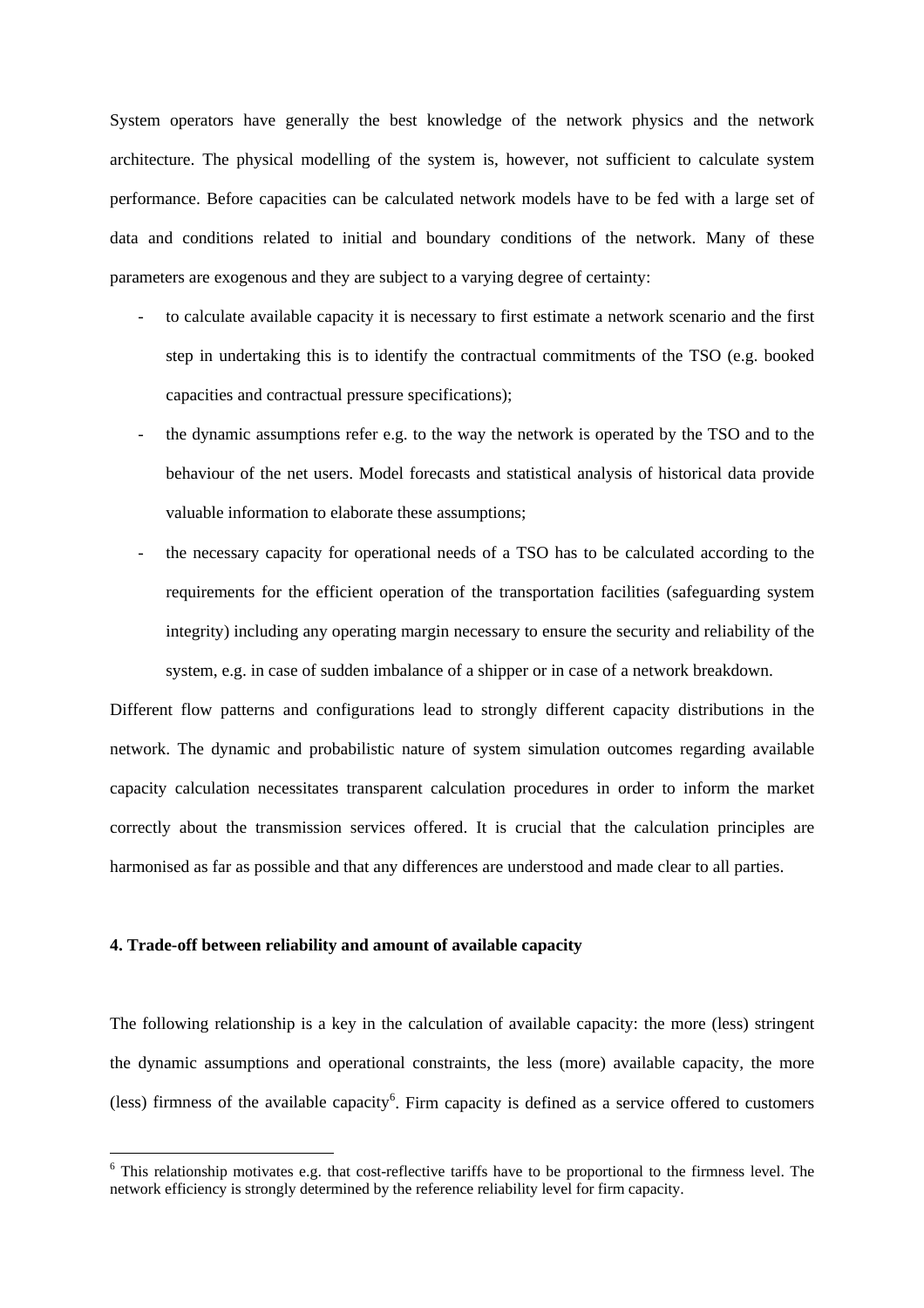under schedules or contracts that anticipate no interruptions, except for "force majeure". It can be described as the guarantee that the nominations once accepted will effectively be carried out, except in emergencies including extreme operational circumstances. Based on simulations, the likelihood of such flow reductions can be assessed.

Figure 3 shows the trade-off between firmness and the amount of availability of capacity. A trade-off has to be promoted which meets market demand in a liberalized environment and guarantees that the maximum capacity is made available to the market according to the expected level of firmness. It is acknowledged that the market is inelastic concerning firmness and requires very high level of reliability of transmission. However, it is not sure that the network users would like to pay substantially more in order to reach a guarantee of one in one million years instead of one in twenty years for instance.



Figure 3. The trade-off between the firmness level and the amount of available capacity.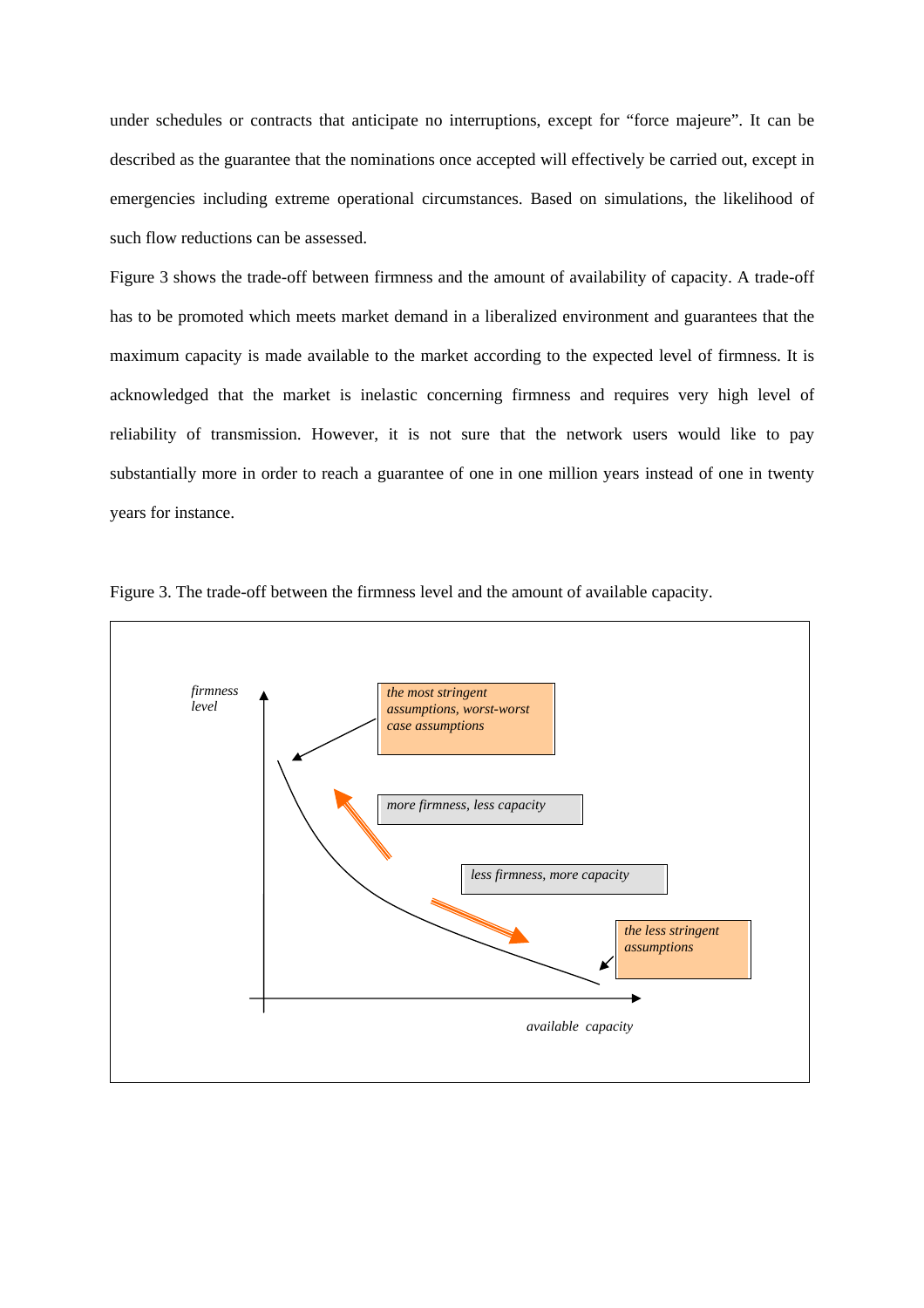The scenario characteristics determine the firmness and the associated amount of available capacity decline with the level of firmness. The question of firmness is therefore a prerequisite for calculating available capacities. Consequently, TSOs sell firm capacity according to a firmness level which has been beforehand defined, implicitly or explicitly. Up to now, firmness of firm capacity is taken as granted in the sense that only "force majeure" events cap firmness. Each TSO offers firm capacity according to a firmness level determined by his choice of network flow assumptions and simulation procedures. Hence, current practices lead to firmness levels of firm capacity which differ strongly from TSO to TSO. Obviously, TSOs sell a double service: an amount of capacity and an associated quality label, namely the reliability (*firmness*) level. Transparency is needed in order to put a maximum of available capacity on the market and this under controlled firmness levels.

# **5. Contractual "force majeure" events**

The reliability guarantee of firm capacity is generally capped by contractual "force majeure" clauses. These clauses protect the TSO against extreme emergencies and inform the network user of the degree of reliability. Hence, capacity may be offered as firm as soon as the delivery is guaranteed under all circumstances except in case of contractual force majeure events. Force majeure is a common law concept and means superior or irresistible force that excuses a failure to perform. It is a cause that is beyond the control and without the fault of negligence of the party excused i.c. the TSO. Force majeure events also must not have been reasonably foreseeable. If this law definition is applied by TSOs for the provision of firm capacity, the performance of a network must be simulated according to theoretical worst case scenarios in order to guarantee the provision of capacity under any circumstance. Only emergencies due to unforeseeable technical failures like e.g. pipeline incidents and "acts of God" would justify a release of responsibility of the TSO.

This approach was adequate for the gas business before the market opening since worst case situations due to behavioural failures of network users could easily be controlled by the vertically integrated companies (single-shipper environment). Furthermore, entry and exit points for gas delivery were known beforehand and valid for relatively long periods. In a liberalised environment the performance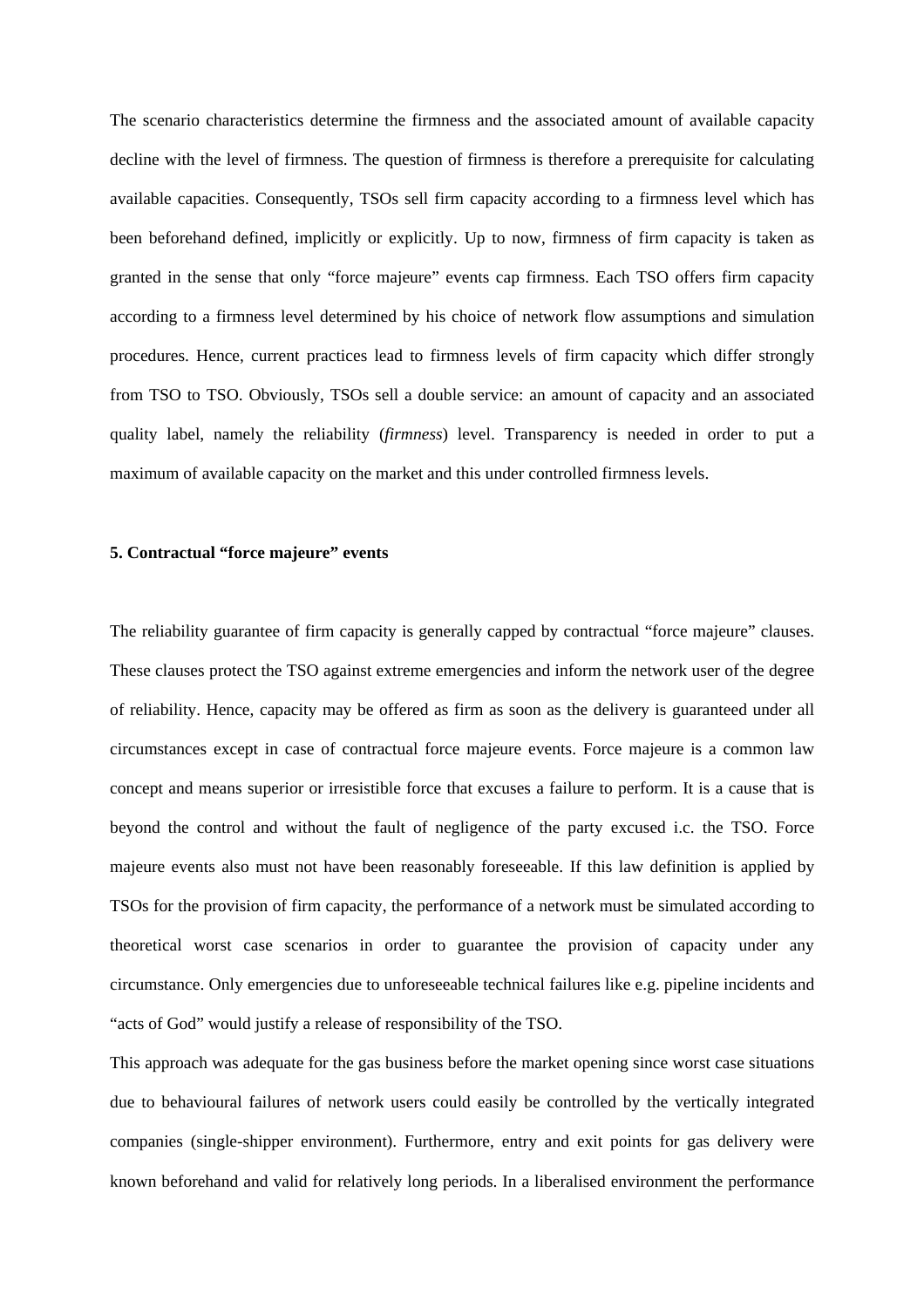of networks depends more and more on the behaviour of different network users (multi-shipper environment) and this lies largely beyond the control of the TSO. This means that under the traditional force majeure definitions, performance of networks have to be calculated according to scenarios which cover also worst case circumstances caused by the behaviour of network users  $(3<sup>rd</sup>$  parties), even if such distortive behaviour was never observed in the past.

Depending on the capacity allocation regime, the TSO can only guess the capacity needs of any incremental capacity use<sup>7</sup> and will take the worst case estimation with the consequence that available capacity will decline drastically (e.g. assuming the worst-case entry point and the worst-case exit point which has consequently the largest impact on system performance). Obviously, this choice of scenarios according to the traditional force majeure definition has a major impact on the amount of available capacity that can be brought to the market. It is inevitable, certainly for capacity allocation regimes which offer large freedom to the network users in their choice of route e.g. pure "entry-exit" regimes, that also extreme behavioural situations are included in the contractual force majeure events. This raises the question of which list of force majeure events is adequate in a multi-shipper gas market.

This paper proposes that capacity may be offered as firm as soon as the legal security of supply requirements are met<sup>8</sup>. Capacity with a risk to be interrupted/reduced which is higher than this firmness standard, is considered as non-firm and interruptible capacity. This standard firm may differ from country to country according to the national security of supply standards. Furthermore there are countries with no specific regulation at the moment. Therefore, it may be appropriate to introduce "European firm" capacity which meets a common firmness level. The EU Directive 2004/67/EC concerning measures to safeguard security of natural gas supplies constitutes a basis for this procedure, in applying amongst other criteria, the coldest weather periods statistically occurring (EC 2003). A key standard is e.g. the minimum "1 in 20" winters guarantee for households. Household

1

 $7$  Assumptions have to be made not only for already booked capacity but also on the more uncertain characteristics of incremental capacity use. For instance, the assumption whether all booked capacity will be nominated simultaneously and the assumption regarding the incremental off-take location are hypotheses with dominant consequences on the amount of available capacity offered to the market.

 $8$  Reference can be made to EC (2001, 2003) for security of supply in the EU and e.g. CREG (2004), Cuijpers (2003) and Pinon & Cuijpers (2003) for the Belgian situation.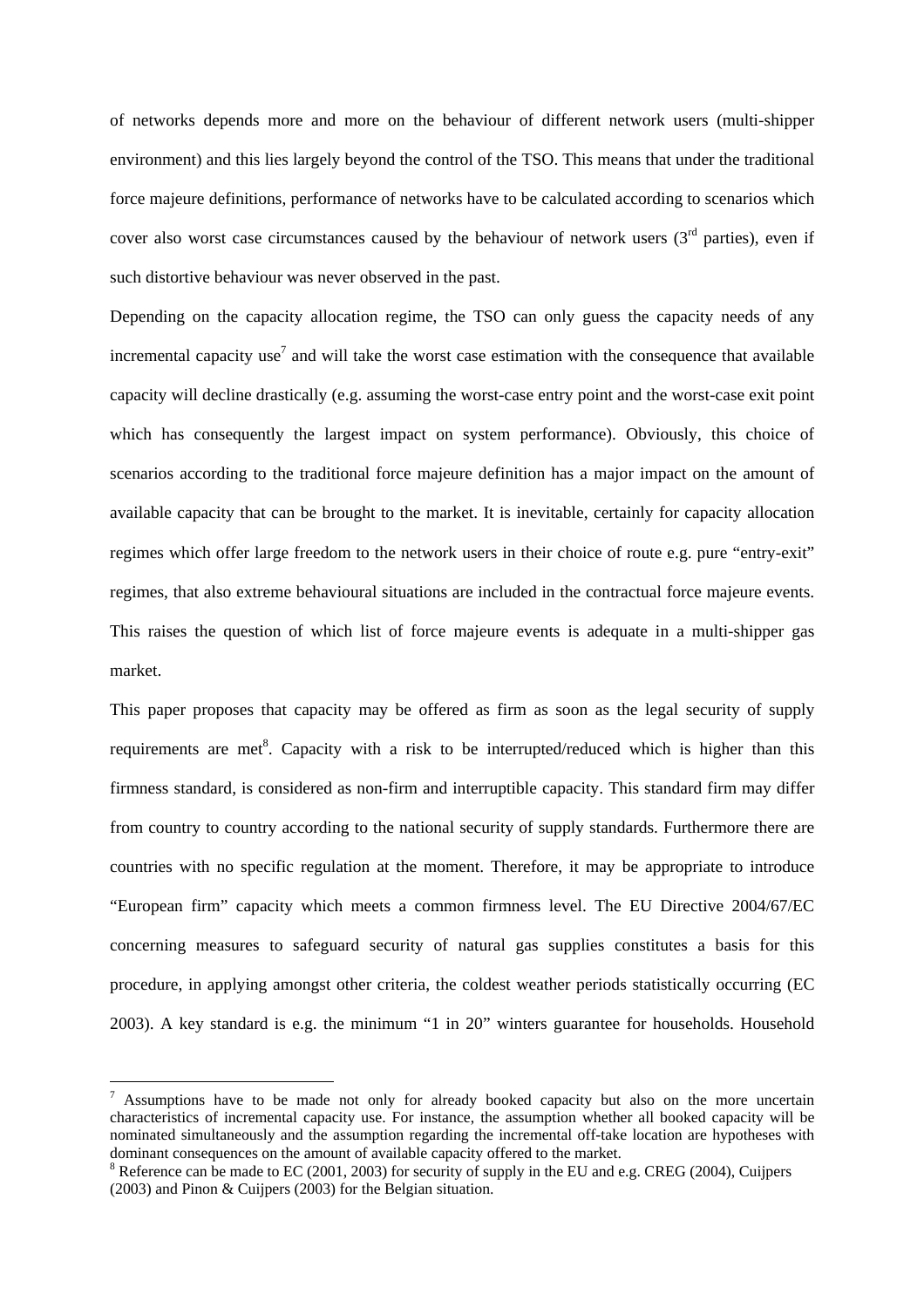supplies must be secured during peaks statistically occurring every 20 years. However, Member States are free to add minimum standards, including e.g. levels of security of supply for their national electricity system if it depends on gas supplies.

#### **6. Scenario building**

1

Once standard firm is defined or alternatively once "force majeure" events are defined, the question of the corresponding network scenario for simulation raises. Generally, there exist various scenarios depending on the specification of the underlying set of assumptions – which yield the same firmness level. In order to be sure that the right amount of available firm capacity is calculated, the most adequate scenario has to be specified that meets the firmness standard. This corresponds to the maximisation of available firm capacity according to reasonable criteria for a predefined level of firmness, e.g. standard firm.

In order to calculate the maximum amount of available firm capacity, the network flow assumptions should respect the required firmness levels derived from the security of supply standards. Network parameters for which no security standards are determined, are set at levels not according to theoretical worst cases but according to observed worst cases taking into account the adequate force majeure events<sup>9</sup>. This method is illustrated in table 1 and yields to a matching between the network scenario and both the legal security of supply requirements and force majeure definition.

<sup>&</sup>lt;sup>9</sup> This means that if the use of 'observed worst case' is not appropriate for whatever reason, an adequate force majeure cap for that determinant has to be agreed and applied consistently.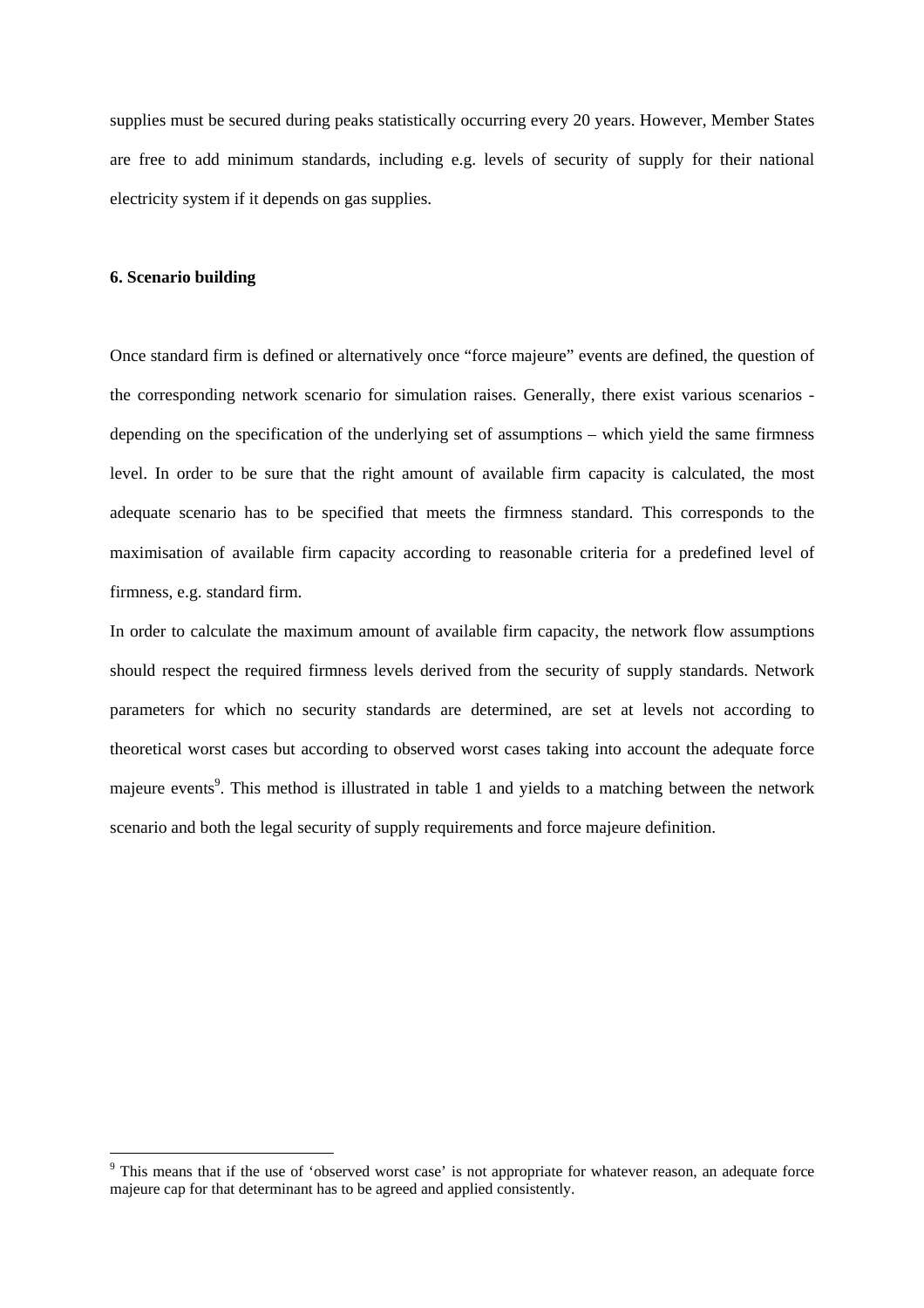Table 1. Network flow scenario building in order to derive firm capacity according to minimal security standards (1).

| network flow assumptions                                                                                     | legal standard or observed worst case                                                                                                    |
|--------------------------------------------------------------------------------------------------------------|------------------------------------------------------------------------------------------------------------------------------------------|
| 1. operational margin                                                                                        | according to safeguard system integrity                                                                                                  |
| 2. disruption of national supply                                                                             | national standard otherwise observed worst case                                                                                          |
| 3. secure supply to households                                                                               | 1 in 20 years peak day consumption                                                                                                       |
| 4. direct customers which can not switch to<br>another fuel                                                  | national standard otherwise observed highest<br>consumption (extrapolated)                                                               |
| 5. security of national electricity system                                                                   | maximum consumption of those power plants<br>paying for firm gas transport (extrapolated)                                                |
| 6. availability of storage                                                                                   | national standard otherwise observed worst case                                                                                          |
| 7. synchronisation of capacity utilisation<br>(nomination/reservation)                                       | observed worst case (and not necessarily the<br>assumption that all categories of users need peak<br>capacity at the same point in time) |
| 8. exit locations                                                                                            | for inland exits observed worst case; for cross-<br>border points, the booked capacity                                                   |
| 9. pressure values                                                                                           | observed worst case (and not necessarily the<br>worst theoretical case; contractual lowest inlet<br>and highest outlet pressure)         |
| 10. combination of entry flows                                                                               | observed worst case                                                                                                                      |
| etc.                                                                                                         | etc.                                                                                                                                     |
| sum of assumptions defines the network flow<br>scenario for deriving the amount of standard<br>firm capacity | product of standards gives the failure risk of<br>standard firm capacity.                                                                |

(1) the list in the first column is based on the list presented in the EU Directive 2004/67/EC concerning measures to safeguard security of natural gas supplies

Figure 4 illustrates the result of simulation a network scenario that matches the legal security of supply

obligations and the contractual "force majeure" events.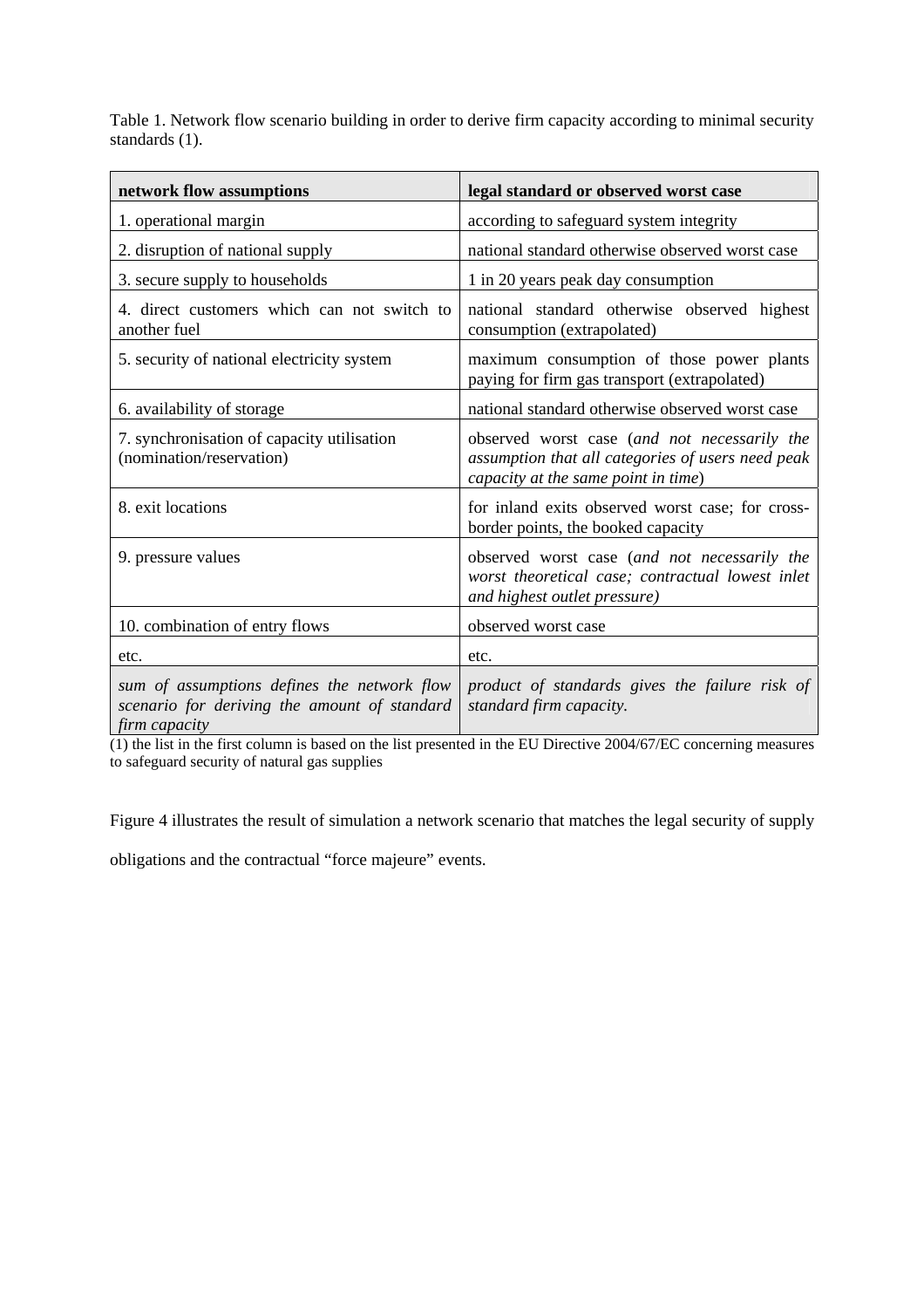

Figure 4. Standard firm determines the amount of firm capacity.

## **7. Calculation procedure**

The proposed standard calculation procedure is summarized in figure 5. The first step is to set an appropriate firmness level to which the calculated amount of capacity has to correspond. Secondly, a scenario has to be composed that matches the firmness level and guarantees that the appropriate amount of firm capacity is calculated. In addition, it is asked for openness on how available capacity is maximised. These two steps are the most difficult part of the procedure. Once arrived at this stage, it is straightforward to simulate the scenario and to deliver the corresponding available amount of capacity as output.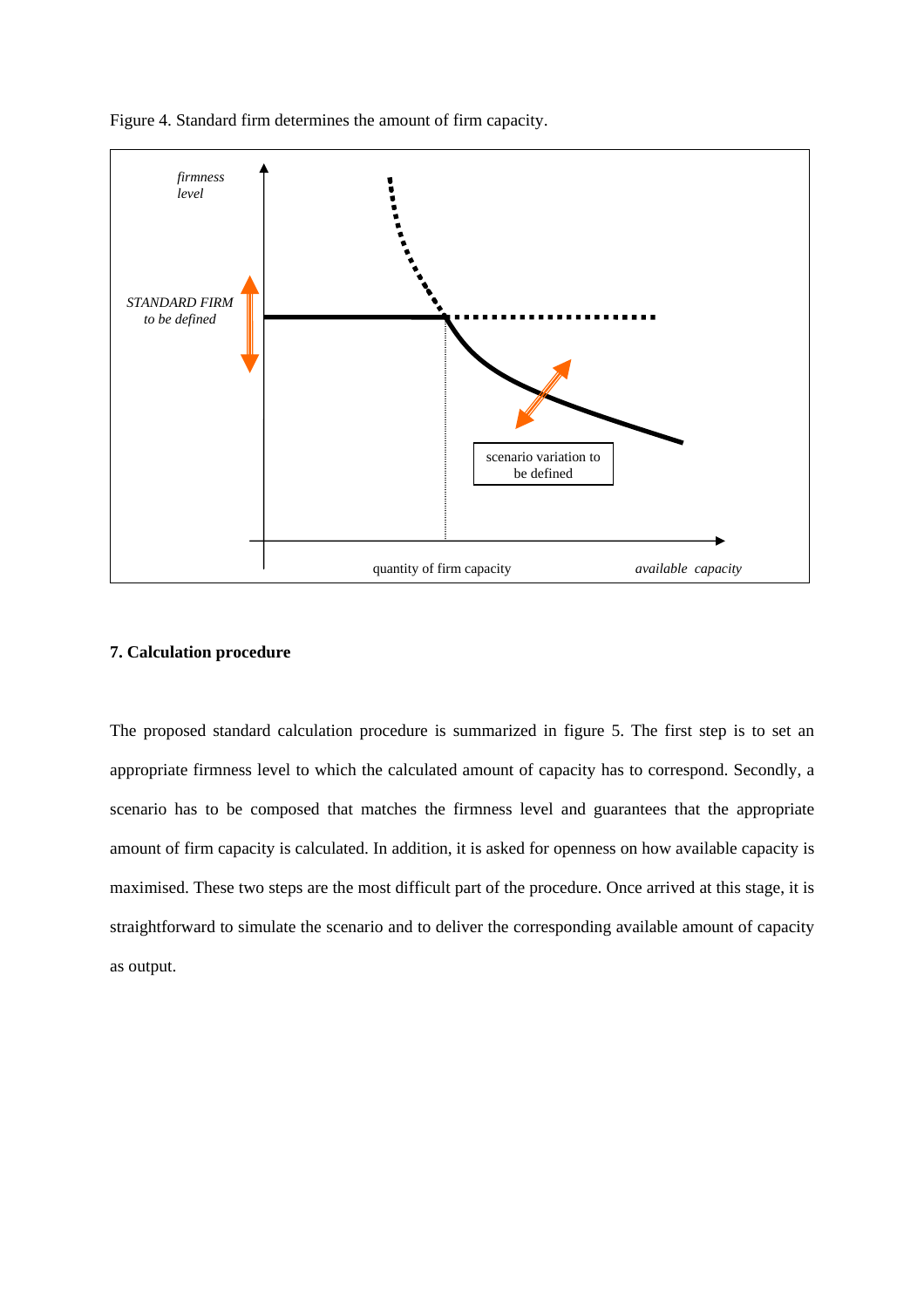Figure 5. Standard procedure for calculating available capacity.



#### **8. Conclusions**

The creation of a single European gas market requires a convergence of standards. This holds also for the calculation of available transmission capacity. The calculation framework of scenarios and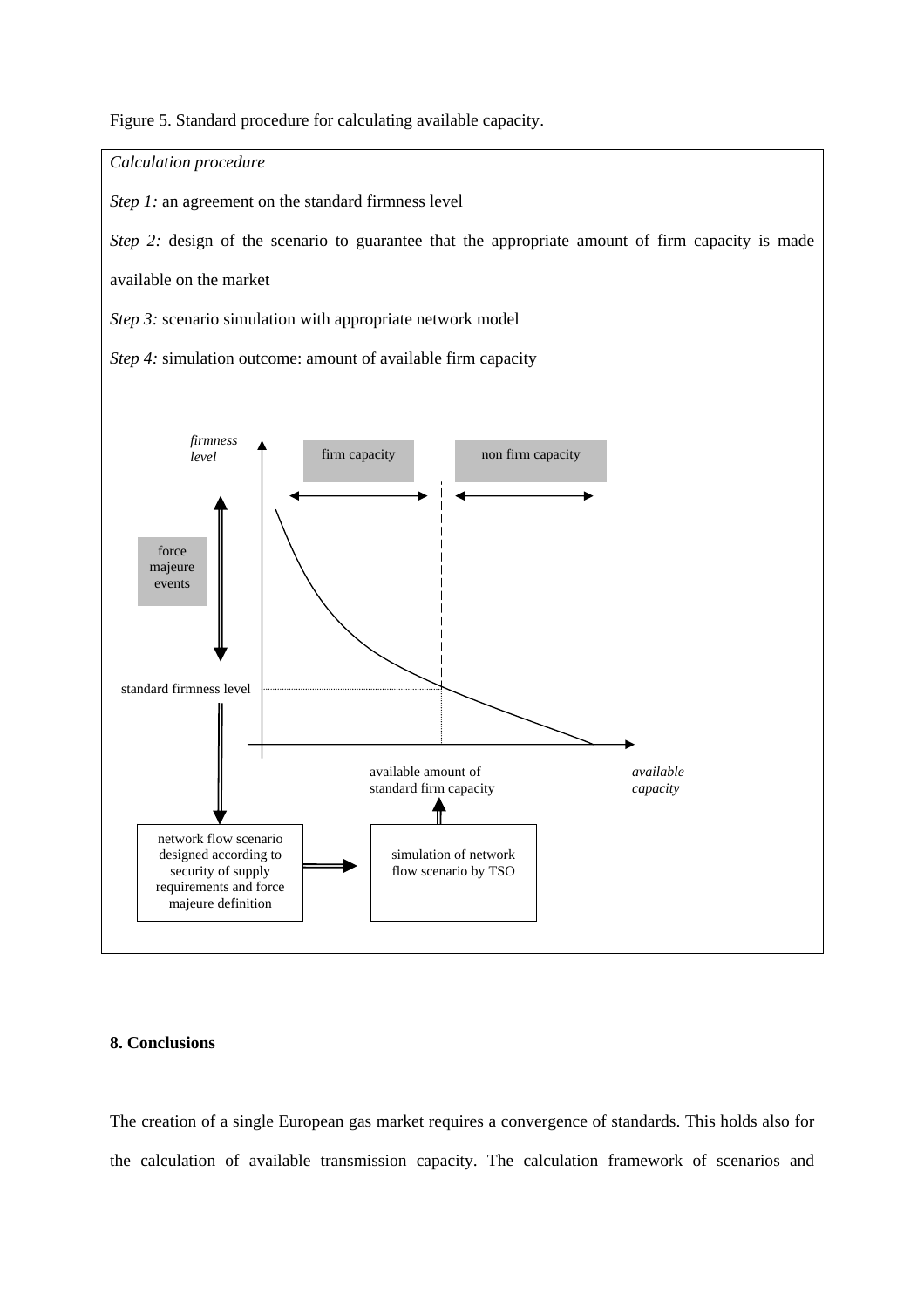procedures needs to be uniform - as much as possible - to ensure consistent information from European TSOs and that the right amounts of capacity are made available on the market.

It is shown that the intrinsic dynamic and probabilistic nature of network transmission performance explains the dependence on scenario assumptions for the calculation of available capacities. Hence, transparent and consistent calculation principles are needed in order to inform the market correctly about the quality level of transmission services offered. The trade-off between the amount of available capacity offered and the associated firmness has to be transparent, has to meet market demand in a liberalized environment. The network scenario determines the firmness and the associated amount of available capacity declines with the level of firmness. The question of firmness is therefore a prerequisite for calculating available capacities.

It is argued that the offer of firm capacity solely based on an accumulation of theoretical worst case network assumptions is not appropriate to meet the market expectations. Furthermore, the opportunity costs in terms of available capacities are considerable.

It is proposed that capacity may be offered as firm as soon as the legal security of supply requirements are met taking into account reasonable force majeure events. Capacity with a risk to be interrupted higher than this firmness standard, is considered as non firm (or interruptible) capacity.

The presented calculation framework needs further investigation together with all the parties involved in the European gas market. Especially an upgrade of the force majeure definition adequate in a multishipper environment together with the practical design of security of supply requirements need attention in order to made the proposed framework applicable throughout Europe.

## **References**

Basso G., Halfmann T., Hoffmann J., Lagoni P., Mohring J., Zemitis A. (2004a), Capacity calculation in compex gas pipeline networks. Methodology and tools. EU E-Gasgrid project, http://egasgrid.grenoble.eur.slb.com/egasgrid/img/public\_doc.htm.